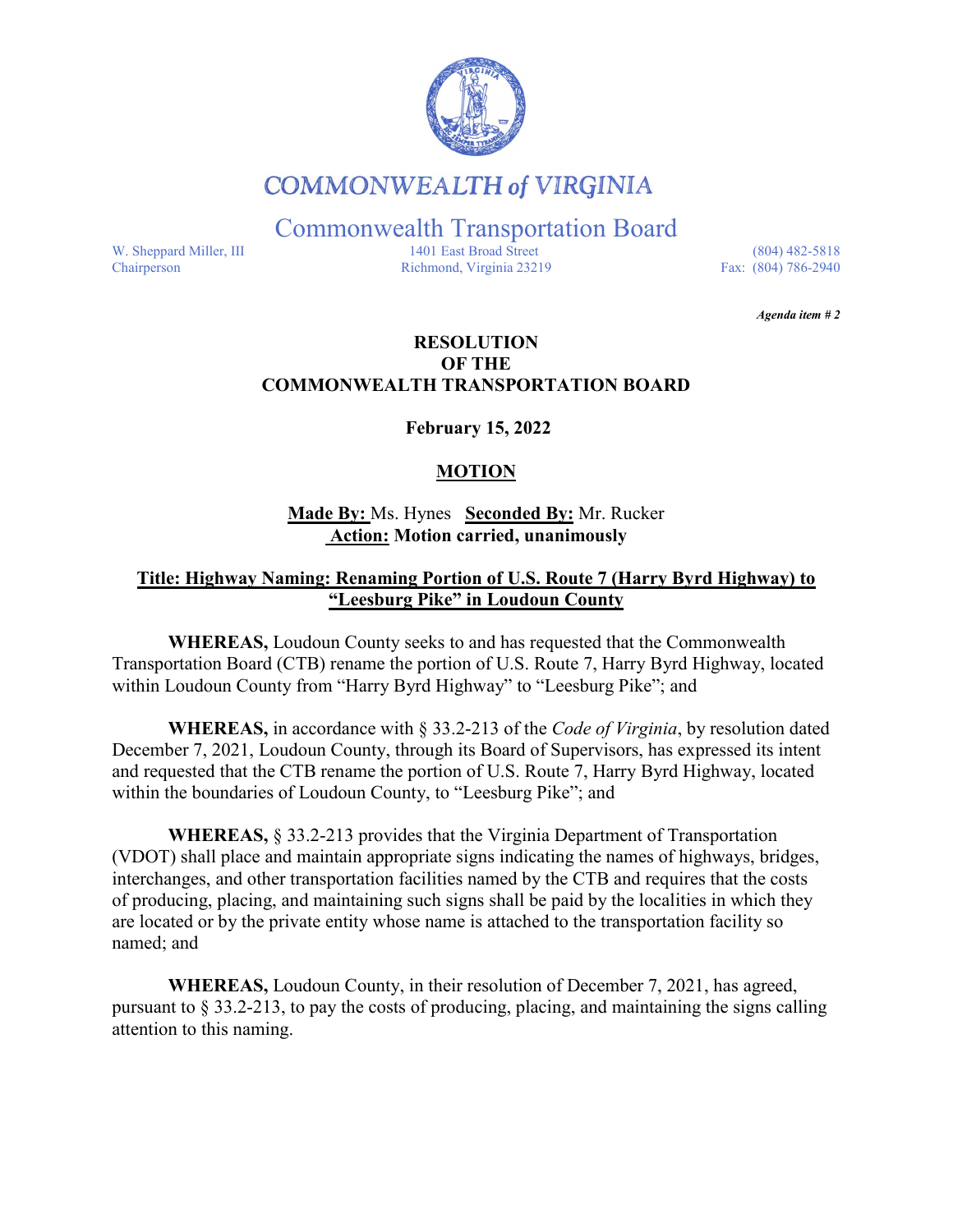Resolution of the Board Highway Naming: Renaming Portion of U.S. Route 7 to "Leesburg Pike" in Loudoun County February 15, 2022 Page 2 of 2

**NOW THEREFORE BE IT RESOLVED,** pursuant to § 33.2-213 of the *Code of Virginia*, the CTB hereby renames the portion of U.S. Route 7, that is within the boundaries of Loudoun County, from "Harry Byrd Highway" to "Leesburg Pike".

**BE IT FURTHER RESOLVED, that VDOT is directed to produce, place, and maintain** the signs calling attention to this naming as funding is made available by the locality, and to secure payment from Loudoun County for these costs as required by law.

```
####
```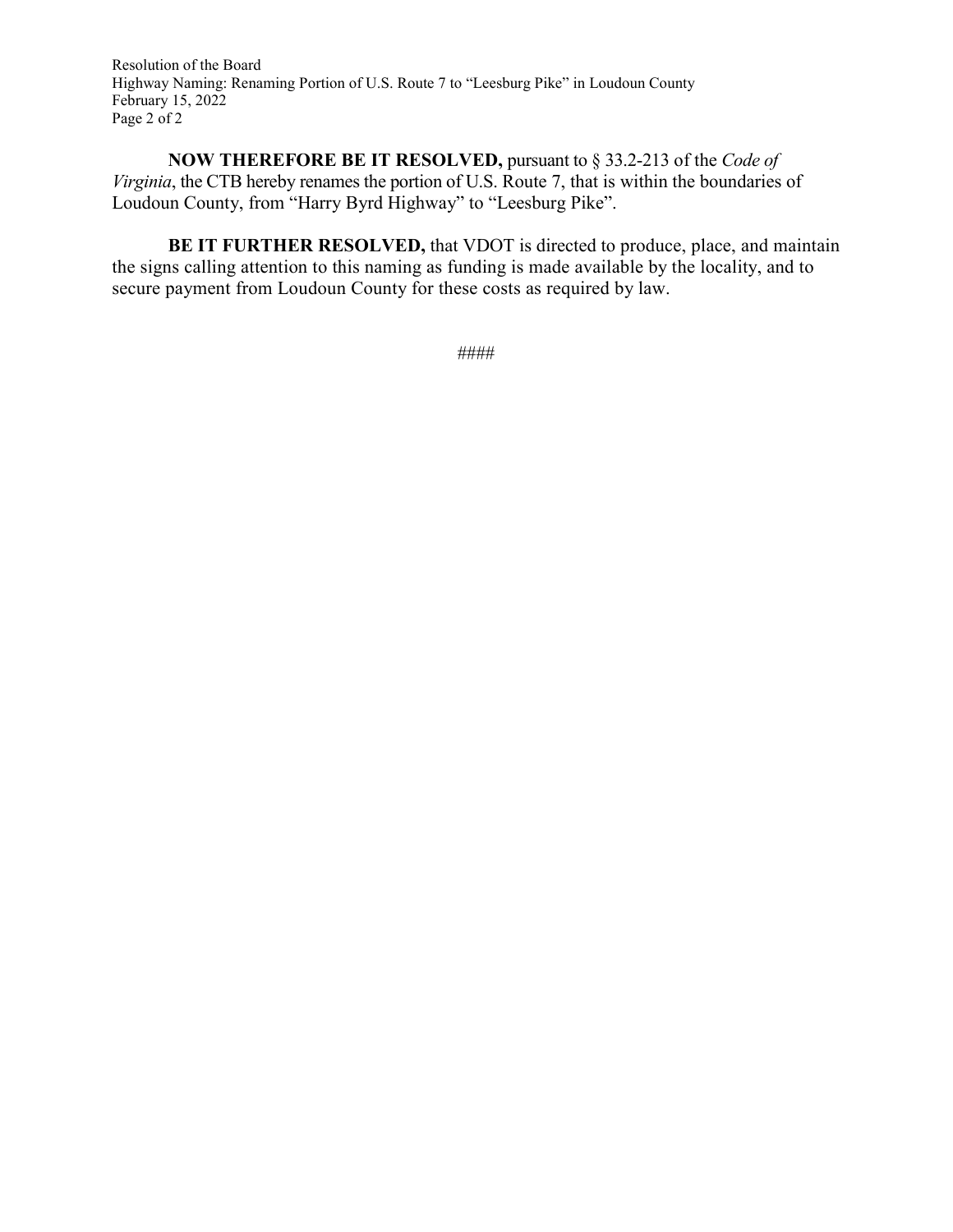#### **CTB Decision Brief**

Highway Naming: Renaming Portion of U.S. Route 7, Harry Byrd Highway, to "Leesburg Pike" in Loudoun County

**Issue:** Approval of the Commonwealth Transportation Board (CTB) is sought for the renaming of a portion of U.S. Route 7, located within the boundaries of Loudoun County, from "Harry Byrd Highway" to "Leesburg Pike", as requested by Loudoun County, pursuant to § 33.2-213 of the *Code of Virginia*.

**Facts:** The Loudoun County Board of Supervisors enacted a resolution on December 7, 2021 requesting that the CTB rename the portion of U.S. Route 7 located within Loudoun County to "Leesburg Pike".

Pursuant to § 33.2-213, the CTB has the power and duty to give suitable names to state highways, bridges, interchanges, and other transportation facilities and change the names of any highways, bridges, interchanges, or other transportation facilities forming a part of the systems of state highways, provided that, in a case such as this, the governing body within which the portion of the facility is located has passed a resolution requesting such naming. Pursuant to the statute, the Virginia Department of Transportation (VDOT) shall place and maintain appropriate signs indicating the names of highways, bridges, interchanges, and other transportation facilities named by the CTB, while the costs of producing, placing, and maintaining these signs shall be paid by the localities in which they are located.

**Recommendations**: VDOT recommends this request be approved.

**Action Required by CTB**: The *Code of Virginia*, § 33.2-213, requires a majority of the CTB members to approve a resolution naming a highway or bridge, as appropriate. A resolution will be provided for the CTB's consideration.

**Result if Approved**: The portion of U.S. Route 7, Harry Byrd Highway, within the boundaries of Loudoun County, will be renamed to "Leesburg Pike", as requested by Loudoun County. Loudoun County, in their December 7, 2021 resolution, has agreed to bear the costs of producing, placing, and maintaining the signs calling attention to this naming.

**Options:** Approve**,** Deny, or Defer.

**Public Comments/Reactions:** VDOT is not aware of any opposition to this proposal.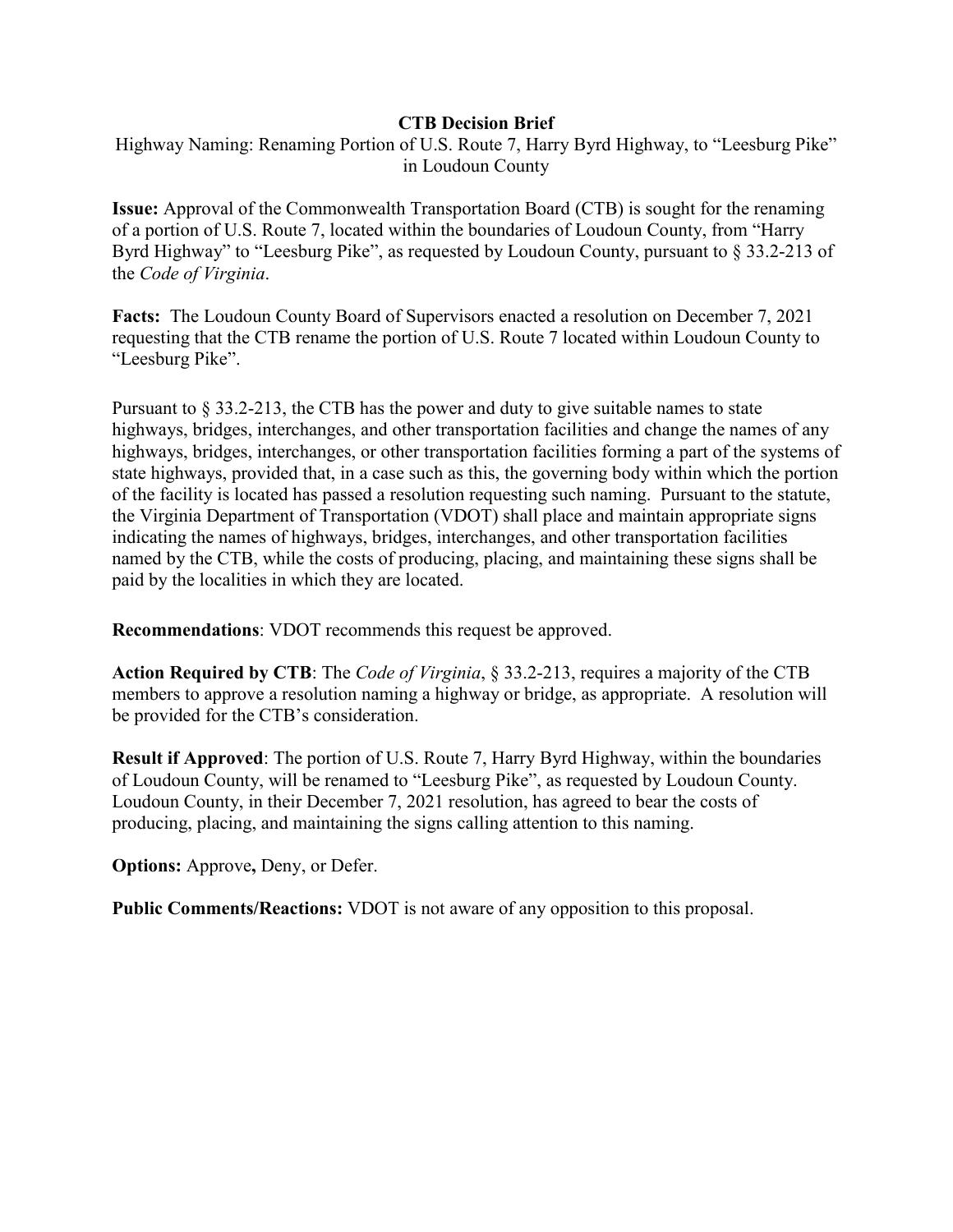#### **COMMONWEALTH OF VIRGINIA COUNTY OF LOUDOUN BOARD OF SUPERVISORS**



### RESOLUTION TO RENAME HARRY BYRD HIGHWAY (ROUTE 7) WITHIN LOUDOUN COUNTY TO LEESBURG PIKE

WHEREAS, Loudoun County requests that the Commonwealth Transportation Board (CTB) rename the portion of U.S. Route 7 located within Loudoun County from Harry Byrd Highway to Leesburg Pike; and

**WHEREAS, U.S. Route 7 is currently named Harry Byrd Highway in Virginia from the** Clarke County boundary to the western boundary of Fairfax County, as it runs through Loudoun County; and

WHEREAS, the Loudoun Board of Supervisors seeks to rename the portion of U.S. Route 7 located within Loudoun County to Leesburg Pike and

WHEREAS, the Loudoun Board of Supervisors expressed its intent to rename U.S. Route 7 within Loudoun County with the issuance of directives in December 2020 and May of 2021; and

WHEREAS, in response to the directives, County staff have identified the necessary policies and procedures to successfully implement the renaming of Route 7 within Loudoun County; and

WHEREAS, the Loudoun County Board conducted two public outreach campaigns, held two public information meetings, and offered the opportunity for public input at two Board of Supervisors Business Meetings.

WHEREAS, in accordance with § 33.2-213 of the Code of Virginia, Loudoun County has requested, by resolution dated December 7, 2021, that the CTB rename the portion of U.S. Route 7, Harry Byrd Highway, located within the boundaries of Loudoun County, to "Leesburg Pike"; and

WHEREAS, § 33.2-213 of the Code of Virginia provides that the Virginia Department of Transportation (VDOT) shall place and maintain appropriate signs indicating the names of highways, bridges, interchanges, and other transportation facilities named by the CTB and requires that the costs of producing, placing, and maintaining such signs shall be paid by the localities in which they are located or by the private entity whose name is attached to the transportation facility so named; and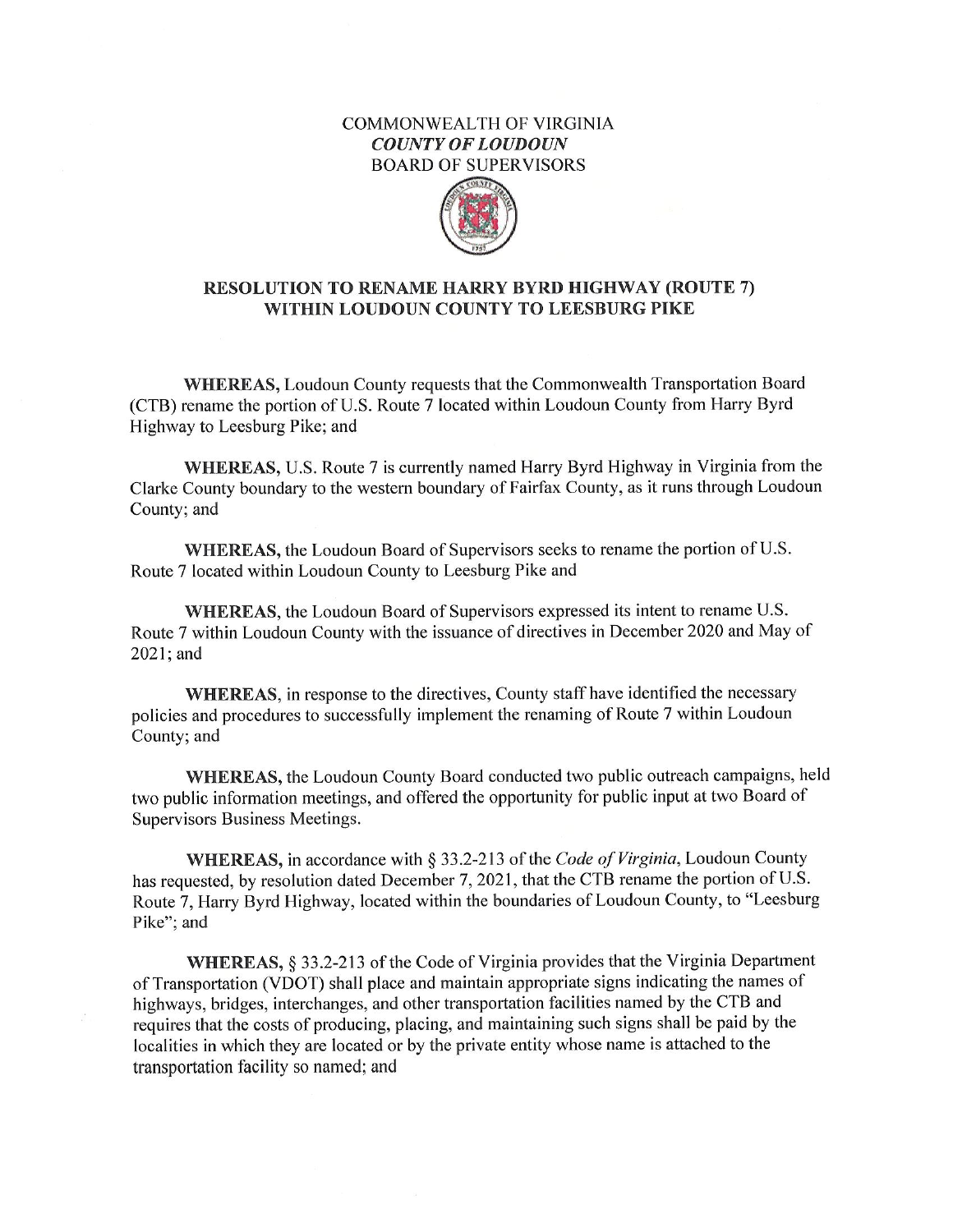Resolution of the Loudoun County Board of Supervisors Rename Harry Byrd Highway (Route 7) to Leesburg Pike December 7, 2021 Page 2 of 2

WHEREAS, the Loudoun County Board of Supervisors, in its resolution dated December 7, 2021, confirmed that Loudoun County agrees to pay VDOT for the costs of producing, placing, and maintaining the signs calling attention to this naming and that the change be implemented on a schedule and in a manner agreed upon by VDOT and Loudoun County.

NOW THEREFORE BE IT RESOLVED, that pursuant to § 33.2-213 of the Code of Virginia, Loudoun County does hereby request that the CTB rename U.S. Route 7, Harry Byrd Highway, that is within the boundaries of Loudoun County from the Clarke County boundary to the western boundary of Fairfax County, to "Leesburg Pike".

BE IT FURTHER RESOLVED, that VDOT is directed to produce, place, and maintain the signs calling attention to this naming as funding is made available by the locality, and secure payment from Loudoun County for these costs as required by law.

BE IT FURTHER RESOLVED, that VDOT is directed to implement the naming in coordination with Loudoun County on a schedule and in a manner agreed upon by VDOT and Loudoun County.

| APPROVED this $\frac{7}{2}$ day of <b>December</b> , 2021. |  |  |  |
|------------------------------------------------------------|--|--|--|

is J. Randall, Chair.

 $Bv$ 

Tim Hemstreet, County Administrator